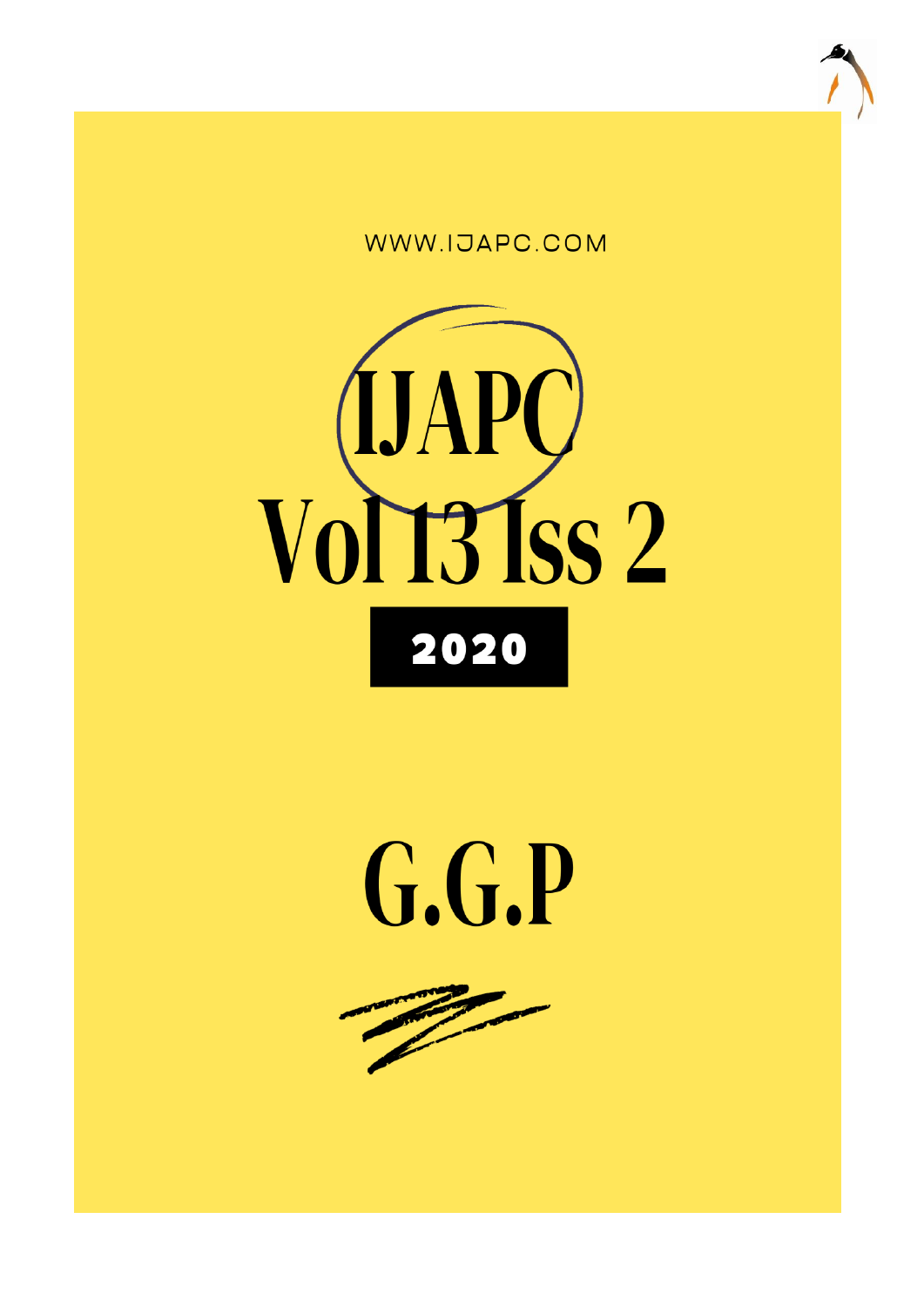

REVIEW ARTICLE www.ijapc.com

**e-ISSN 2350-0204**

# **Manifold Ayurvedic Management of** *Chittodvega* **(General Anxiety Disorder)**

Mallya Suma V $^{1\ast}$ , Dhaneshwari HA $^{2}$  and Chiatra Rao $^{3}$ 

<sup>1-3</sup>Department of Dravyaguna, Department of Kayachikitsa and Manasaroga, Sri Dharmasthala Manjunatheshwara College of Ayurveda, Kuthapday, Udupi, Karnataka, India

# **ABSTRACT**

*Chittodvega* (Generalised anxiety disorder) is one of the most prevalent anxiety disorder characterized by cognitive, somatic, emotional and behavioural components. Though exact cause of disease is not known, but it appears to be caused by stressors acting on a personality predisposed by a combination of genetic factors and environmental influences from childhood. A case of 19 year old male patient with complaints of fearfulness, hesitation to talk, restlessness and disturbed thoughts since 3 years attended OPD for Ayurveda line of treatment. Detailed history and examination was done diagnosed as a case of *Chittodwega* (Generalized anxiety disorder). Treatment was planned with *shodhana, bahiparimarjana, shamana* and *stavavajaya chikitsa*. Patient got a remarkable relief in signs and symptoms.

# **KEYWORDS**

*Chittodvega, Generalised anxiety disorder, Ayurveda, treatment*



Received 06/07/2020 Accepted 05/08/2020 Published 10/09/2020

\_\_\_\_\_\_\_\_\_\_\_\_\_\_\_\_\_\_\_\_\_\_\_\_\_\_\_\_\_\_\_\_\_\_\_\_\_\_\_\_\_\_\_\_\_\_\_\_\_\_\_\_\_\_\_\_\_\_\_\_\_\_\_\_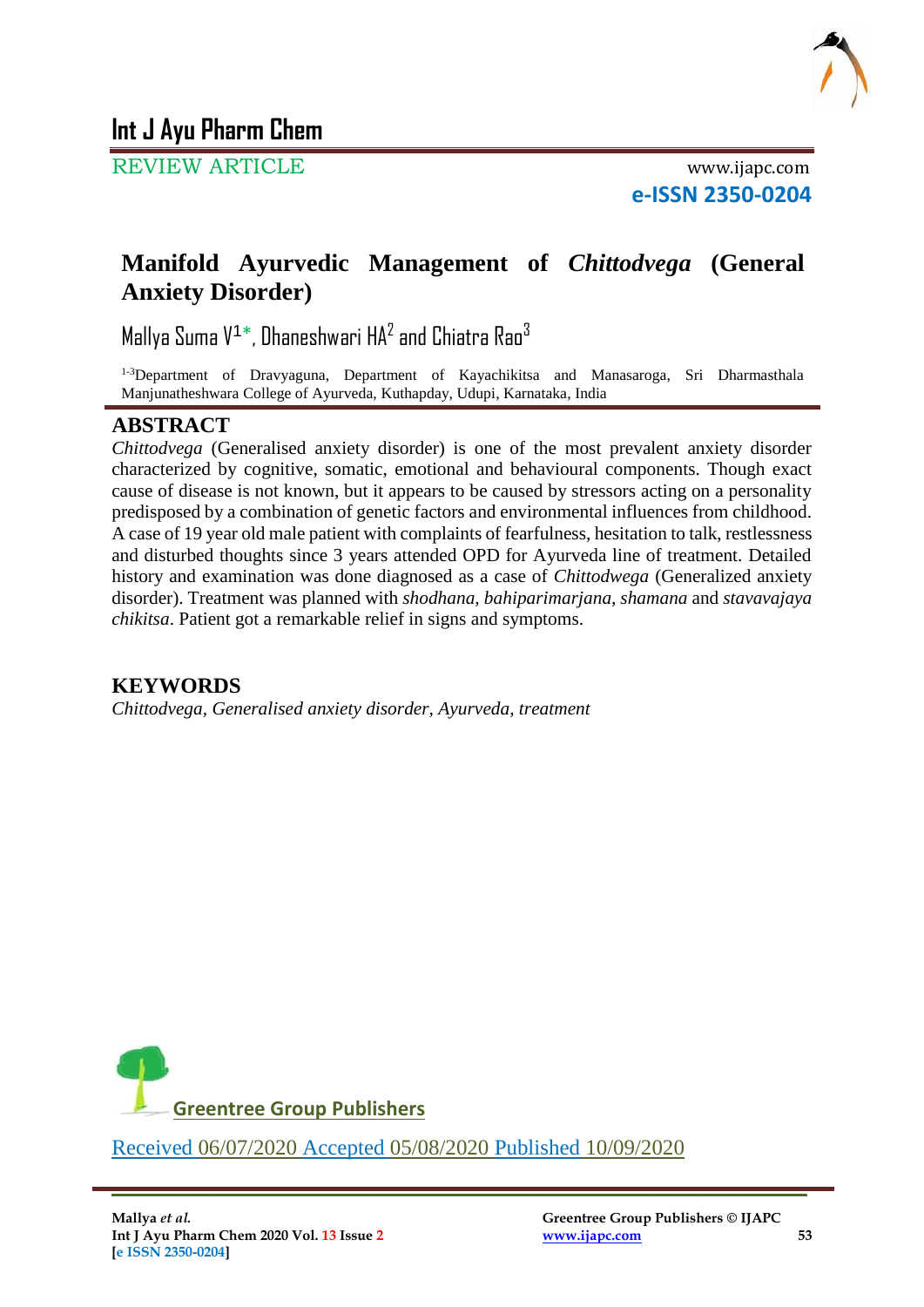

# **INTRODUCTION**

*Chittodvega* is one of the *Manasika vikara* where affliction of mind by anxiety, fear and agitation are predominant features $1-2$ . *Anavasthita chittata* has been mentioned as one of the *vataja nanatmaja vikara* which is the main feature of *Chittodvega*<sup>3</sup> . It is a state of mind in which features of Generalized Anxiety Disorder are seen<sup>4</sup>. Anxiety is defined as a subjective feeling of apprehension or fear about the present or the past accompanied by a number of autonomic or somatic signs and symptoms<sup>5</sup>. It is the feeling of distress with no adequate cause. Symptoms of Generalised anxiety disorder are worry, apprehension, psychological arousal, muscle tension, sleep disturbances, restlessness<sup>6</sup>.

# **CASE REPORT**

A patient named xxx, 19 years old male visited outpatient department of SDM Hospital, Udupi on date 27/01/2020 with complaints of fearfulness, hesitation to talk, restlessness and disturbed thoughts since 3 years. He said to have excessive sweating, tremors and headache.

Patient was apparently normal before 3 years. He started observing symptoms when he was studying at college for 11<sup>th</sup> standard. Initially he started experiencing sudden fear and occasional restlessness.

 $\mathcal{L}_\mathcal{L}$  , and the contribution of the contribution of the contribution of the contribution of the contribution of the contribution of the contribution of the contribution of the contribution of the contribution of

Later it exaggerated to restlessness and disturbing thoughts. He experienced claustrophobia (being trapped in a closed room). Other physical signs and symptoms were profuse sweating, palpitation, tremors in hands and headache.

There was no history of shock, familial issues as per the knowledge of patient and his attendant in his childhood. As per patient attendant (father), patient was not used to be a friendly and never liked socializing or going out to play. History of crime, legal punishment, suicidal tendency were absent.

As per personal history he was vegetarian, appetite was normal, but used to get flatulence, micturition was regular, with undisturbed sleep. As per physical examination findings pallor, icterus, lymphadenopathy, cyanosis were absent. Blood pressure was 110/80/mm Hg, pulse was 72/min, with normal heart rate. 16/min. CNS examination showed, he was conscious and oriented. Heamatological parameters like blood sugar, liver function tests, renal functions, thyroid tests were normal.

*Manaha pareeksha*<sup>7</sup> was done, where *manonigraha* was occasionally absent. Other parameters like *Buddhi, Ooha, indriya nigraha*, orientation of time place, person was intact. *Sheela vibhrama*<sup>8</sup> features like restlessness, hesitation, scary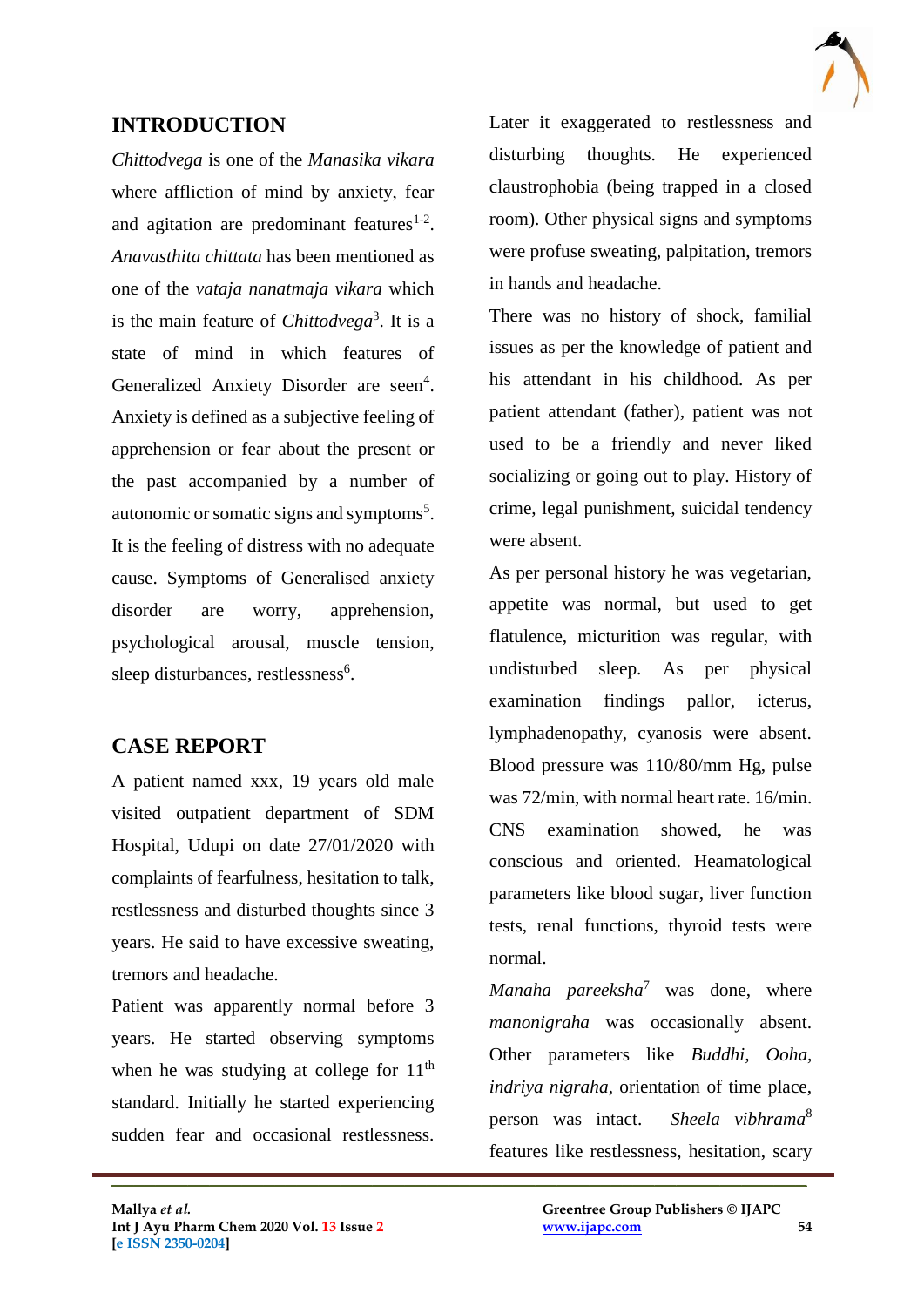

nature, unusual thoughts, anxiety were found positive. *Achara vibhrama* features like lack of concentration while listening to lectures, concentration on study were found<sup>9</sup>. Particularly obsession with certain sentences, thoughts for few days which used to fade away after certain period of time were there.

#### **Diagnosis**

Based on signs and symptoms, clinical features, laboratory findings patient was

|  |  | <b>Table 1 Treatment protocol</b> |  |
|--|--|-----------------------------------|--|
|--|--|-----------------------------------|--|

diagnosed as case of *Chittodwega*/Generalised Anxiety disorder. Based on analysis of *dosha/dooshya* involvement, *prakriti, manasika bhava, desha, kala* management started. Assessment of the patient before and after treatment was done using Hamilton Anxiety rating scale $^{10}$ .

Treatment was planned with following *shodhana, bahiparimarjana, shamana* and *stavavajaya chikitsa.*(Table1).

| <b>Treatment</b>     | Days   | Drug                                                | Quantity                                    | Duration/day |
|----------------------|--------|-----------------------------------------------------|---------------------------------------------|--------------|
| Nitya virechana      |        | Gandhrava hastadi<br>erenda taila with<br>ushnodaka | 7.5 ml of tiala<br>and ushnodaka<br>$20$ ml |              |
| Shiropichu           | 7      | Brahmi taila                                        | QS                                          | 20 minutes   |
| Taila dhara          |        | Murchita tila taila                                 | 750 ml                                      | 20 minutes   |
| Mridu abhyanga       | 7 days | Mahanarayana taila                                  | $250$ ml                                    | 30 minutes   |
| Shamanoushadhi       | 7 days | Tab, Sarpagandha                                    | 500 <sub>mg</sub>                           | $1 - 0 - 1$  |
|                      |        | Tab Ashwagandha                                     | 500 mg                                      | $1 - 0 - 1$  |
| Satvavajaya chikitsa | 7 days | Councelling                                         |                                             | 30 minute    |
| Yoga                 | 7 days | Pranayama, Surya<br>namaskara                       |                                             | minute<br>30 |

 $\mathcal{L}_\mathcal{L}$  , and the contribution of the contribution of the contribution of the contribution of the contribution of the contribution of the contribution of the contribution of the contribution of the contribution of

### **RESULTS**

After 7days of treatment condition of the patient improved very much. Patient found remarkable relief in few symptoms and occasions of anxiety has reduced to a considerable extent. Said to have reduction in uncontrolled thoughts. Hamilton Anxiety rating scale displayed below shown remarkable reduction in few signs and symptoms. (Table 2)

| Table 2 Hamilton Anxiety Rating Scale |  |  |  |
|---------------------------------------|--|--|--|
|---------------------------------------|--|--|--|

| SIGNS/SYMPTOMS |  |  |
|----------------|--|--|
| Anxious mood   |  |  |
| Tension        |  |  |
| Fears          |  |  |
| Insomnia       |  |  |
|                |  |  |

| Intellectual           |  |  |
|------------------------|--|--|
| Depressed mood         |  |  |
| Somatic(muscular)      |  |  |
| Somatic (sensory)      |  |  |
| Cardiovascular         |  |  |
| Respiratory symptoms   |  |  |
| Gastro intestinal      |  |  |
| Autonomic symptoms     |  |  |
| Behaviour at interview |  |  |

# **DISCUSSION**

Production of *Manasa vikara* is considered due to the impairment of general mental functions because of weak psyche(*alpasatva)*, vitiation of both *saririka* and *manasa dosa(rajo and tama)* and also by the vitiation of *manovaha*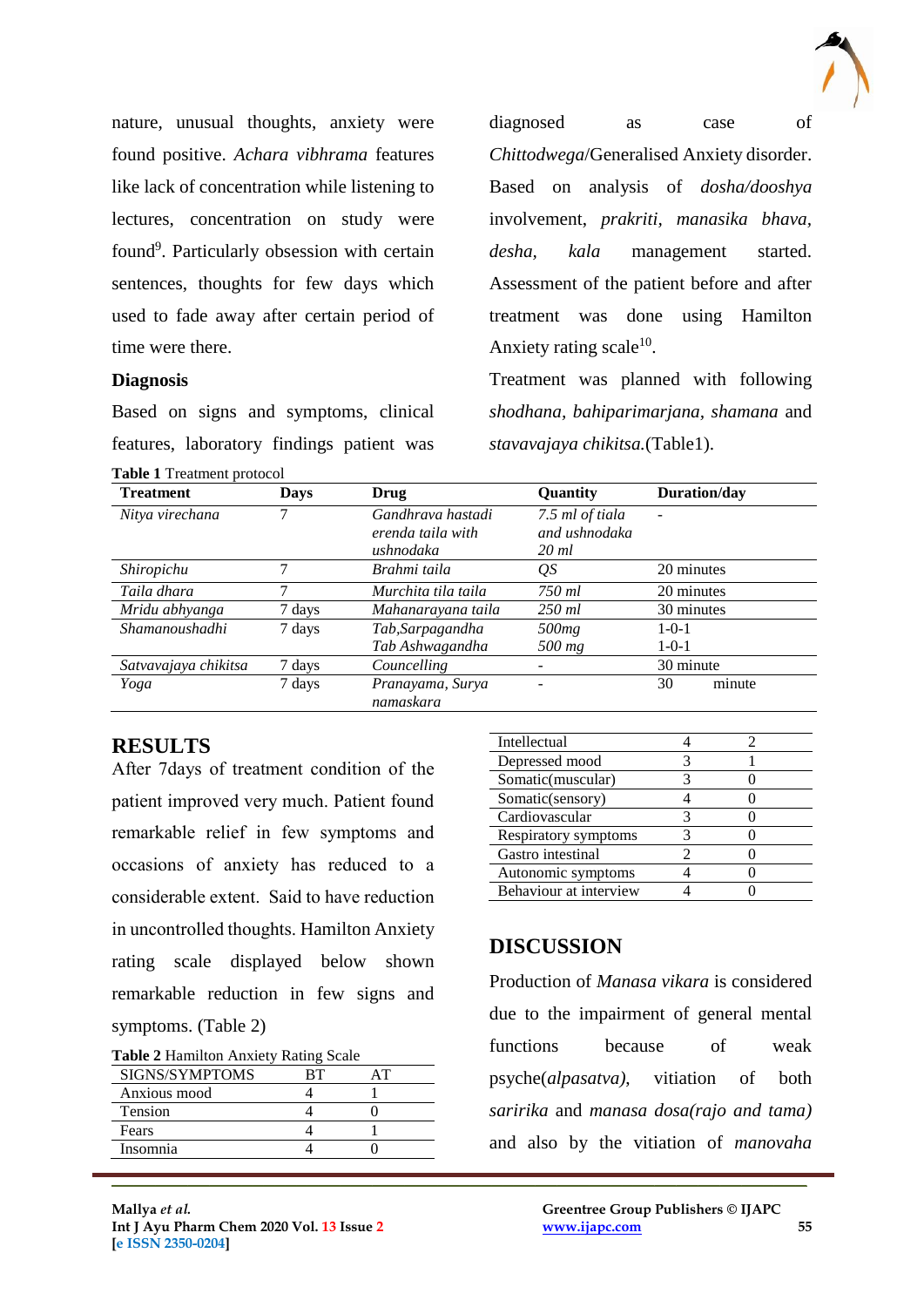

*srotas*<sup>11</sup>. This may occur as primary involvement of *manasa dosa* while physical involvement is secondary, or sometimes the primary involvement is *saririka dosa* and subsequently *manasa dosa* get involved<sup>12</sup>. *Chittodvega*(Generalised anxiety disorder) one of the most predominant anxiety disorder characterized by cognitive, somatic, emotional and behavioural components<sup>2</sup>. Though exact cause of disease is not known, but it appears to be caused by stress factors acting on a personality predisposed by a combination of genetic factors and environmental influences from childhood<sup>13</sup>. Though *Manasika dosas* like *raja* and *tama* are causative factors for *chittodvega*, *vata* is the chief initiative factor<sup>14</sup>. . *Charaka* mentioned *Anavasthita chitta* (unstable mind) as one among *vataja nanatmaja vyadhi* which is also a cardinal feature of *chittodvega*<sup>15</sup> .

Here the patient who was a student, with *alpasatva* exposed to stress factors like excessive study, isolation from homely atmosphere, resulted in *udvega avastha* of *manas* (exited state of mind), along with vitiated state of *vata, pitta and rajo guna*; accordingly presentations like fearfulness, restlessness, diffuse thoughts. Hence treatment was planned with *snigdha virechana* with *gandharva hastadi eranda tiala* which is *pittahara, vatahara*<sup>16</sup> . *Shiropichu* with *brahmi taila* which is a best *medhya, sheeta veeryatmaka* and *vatashamaka*<sup>17</sup> .*Taila dhara* is an indication in *manasika vayadhi* with *rajo guna vrddhi*<sup>18</sup> . *Mridu Abhyanaga* brings down the control *vatadosha*, which is done here is *Mahanarayana taila*<sup>19</sup> .

*Satvavajaya chikitsa* with different counselling modes will help in restoration of *satva guna*<sup>20</sup>. Yoga and pranayama are finest modes operandi for *anavasthita chitta*<sup>21</sup> . *Pranayama* especially helpful in stress related disorders, reduces signs of oxidative stress, simultaneously improves autonomic functions<sup>22</sup>.

Oral intake of Tab. *Sarpaganadha* helps in maintaining peace of the mind, relieves stress and anxiety<sup>23</sup>.Researches have proved that Tab. *Ashwaganadha* has a cooling effect on mind, known as *medhya*  rasayana, beneficial in balancing vata<sup>24</sup>.

# **CONCLUSION**

 $\mathcal{L}_\mathcal{L}$  , and the contribution of the contribution of the contribution of the contribution of the contribution of the contribution of the contribution of the contribution of the contribution of the contribution of

A person with *alpasatva* when exposed to stressful atmosphere because of *doshik vitiation(raja and tama)*, misuse of mental ability begins and one goes into severe emotional changes, resulting in pathological state of mind causing *Chittodwega*. Chronic insecurity, low selfesteem, nervousness leads to several physical and psychological changes, which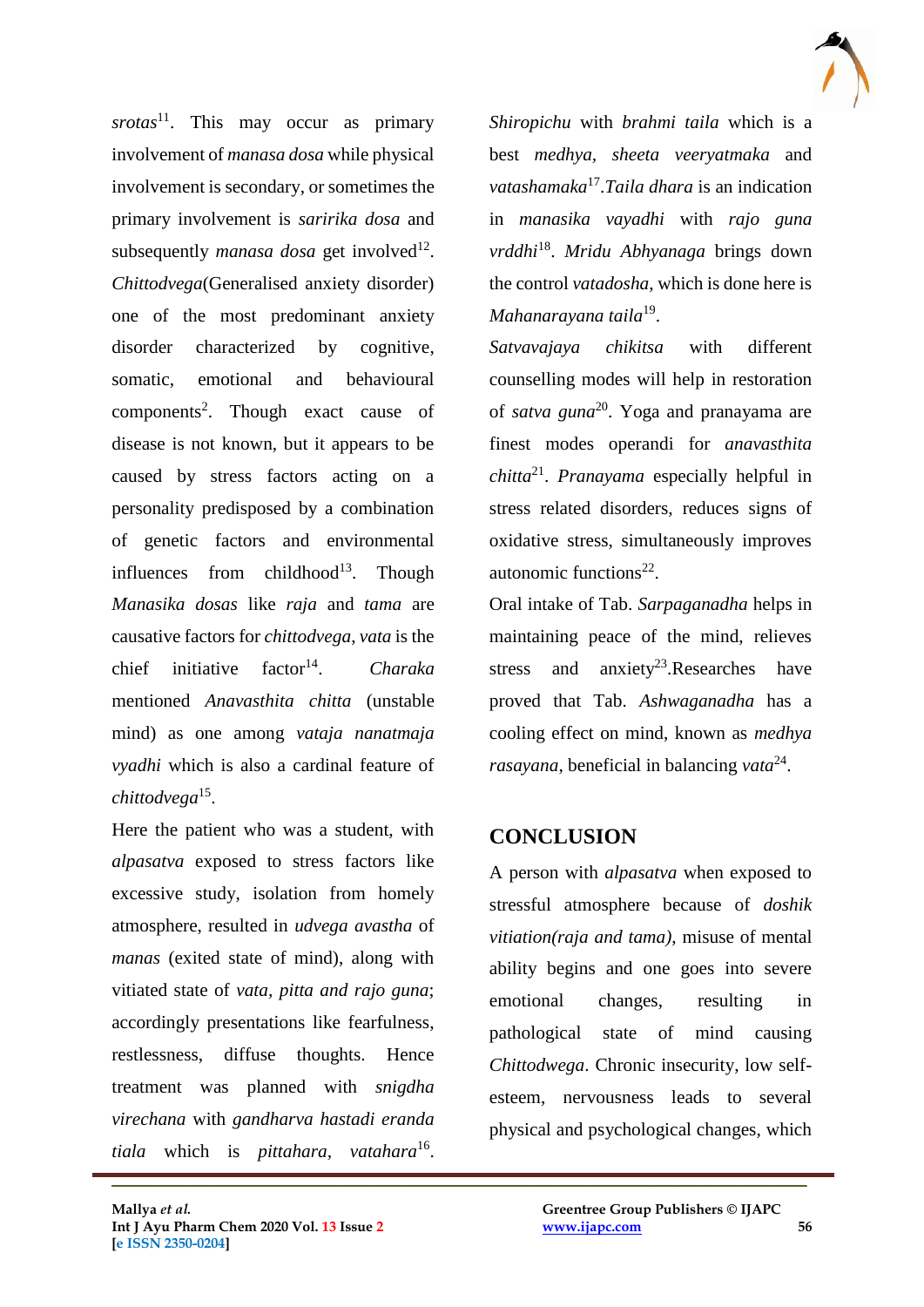

will be further mediated through autonomic nervous system leading to a stress or anxiety disorder<sup>25</sup>. These particular set of treatment with counselling can give a reliable benefit in the above patient.

 $\mathcal{L}_\mathcal{L}$  , and the contribution of the contribution of the contribution of the contribution of the contribution of the contribution of the contribution of the contribution of the contribution of the contribution of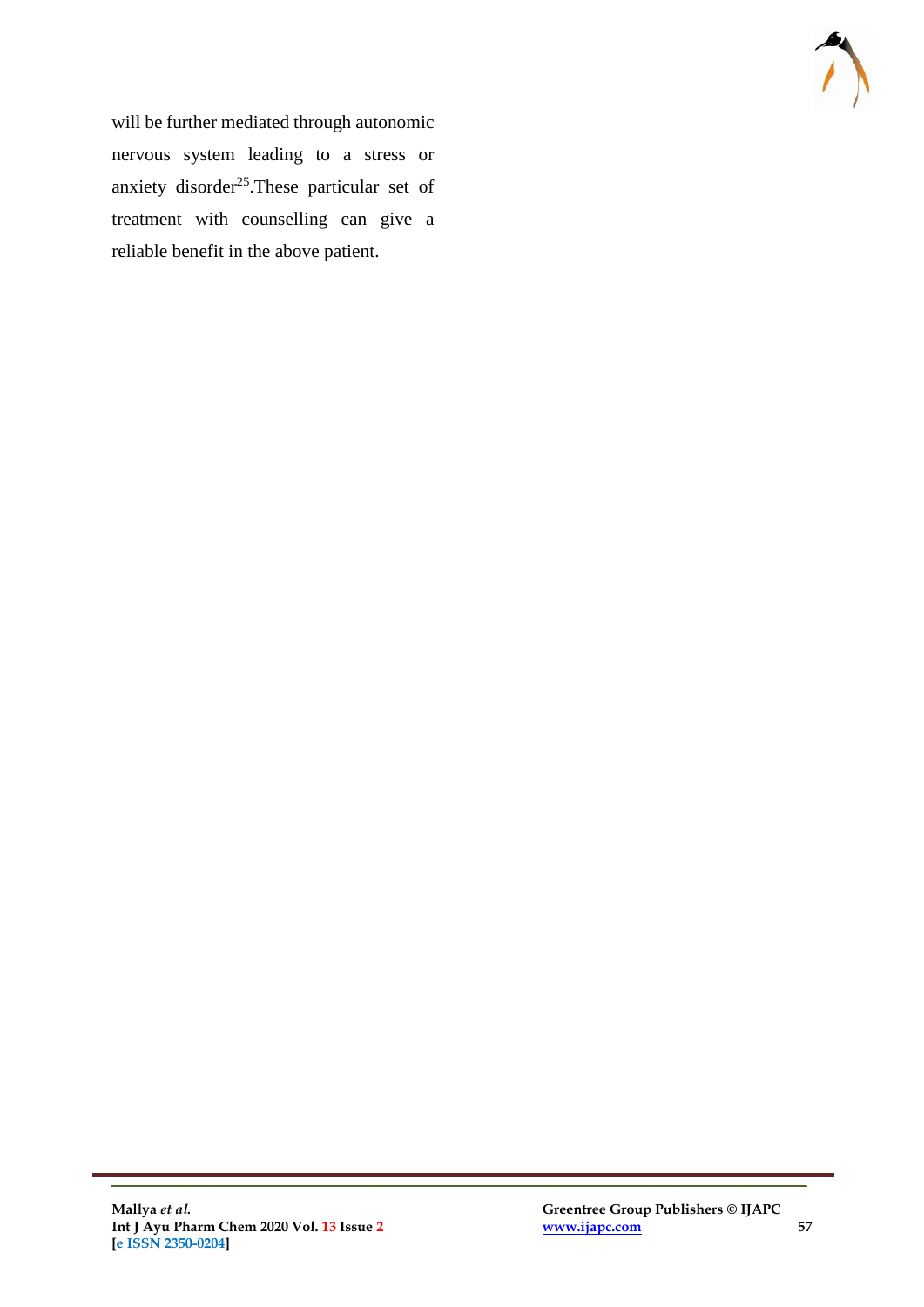

### **REFERENCES**

1. Babu G, Bhuyan GC, Prasad GP, S Anitha. (June 2007). Role of Achara Rasayana in Chittodwega. Ancient science of life, 26(4), 1-4

2. Rao Srinivasa Pedaprolu. (2007). Manas Psychiatry of Ayurveda. Chowkhamba Sanskrit Series Office,Varanasi.

3. Saxsena Ajaya et al. (2014). Clinical Trial of Shirodhara in ChittodwegaVis-avis Generalised Anxiety Disorder. Research Journal of Pharmacology and Pharmacodynamics, 6(3), 141-5

4. Wittchen HU. (2002). Generalised anxiety disorder, Prevalence, burden and cost to society. Depress Anxiety, 16, 162- 71.

5. Borwin Bandelow. (2015). Epidemiology of Anxiety disoders in the 21 st Century. Dialogues in Clinical neuroscience, 17(3), 327-335.

6. Florence Thibaut. (2017). Anxiety disorders a review of current literature. Dialogues in clinical neurosciences, 19(2), 87–88.

7. Neera Saini. (2015). Role of Manas vikara in development of psychosomatic disorders. IAMJ, 3(7), 2-5.

8. Sharma Ajay Kumar, Gupta Rajika, Sharma Amit Kumar. (2016). Psychotherapy in Ayurveda. Chaukambha Vishwabharati, Varanasi.

 $\mathcal{L}_\mathcal{L}$  , and the contribution of the contribution of the contribution of the contribution of the contribution of the contribution of the contribution of the contribution of the contribution of the contribution of

9. Murthy ARV. (2009). Rationale of Ayurvedic Pscychiatry. Chaukambha Orientalia, Varanasi.

10. Hamilton M. (1959). The assessment of anxiety states by rating. British J Med Psychol, 32, 50-55.

11. MG Ramu, BS Venkataram. (1985). Manovikara(Mental disoders) in Ayurveda. Ancient science of life, l4(3), 165-73.

12. Valiathan MS. (2009). The legacy of Caraka. Universities Press (India) Private Limited. Hyderabad.

13. Alexander Bystrisky, Jason Schiffman. (2013). Current Diagnosis and Treatment of Anxiety Disorders. Pharmacy and Therapeutics, 38(1), 30-38.

14. Sreelakshmi B, Midhu Parvathy B. (2016). Dosabhediyam redefined. Arya Vaidya Sala Kottakal, Malappuram.

15. Jadavaji Trikamji Acharya. (2004). Charaka Samhita. Chaukhambha Sanskrit Sansthan, Varanasi.

16. Nishteshwara K. (2007). Text book of Dravyaguna. Chaukamba Surabharati Prakashan, Varanasi.

17. Con stough, Hemant singh, Andrea zangara. (2015). Mechanisms, Efficacy, and Safety of *Bacopa monnieri* (Brahmi) for Cognitive and Brain Enhancement. Evidence based complimentary and alternative medicine, pp 605